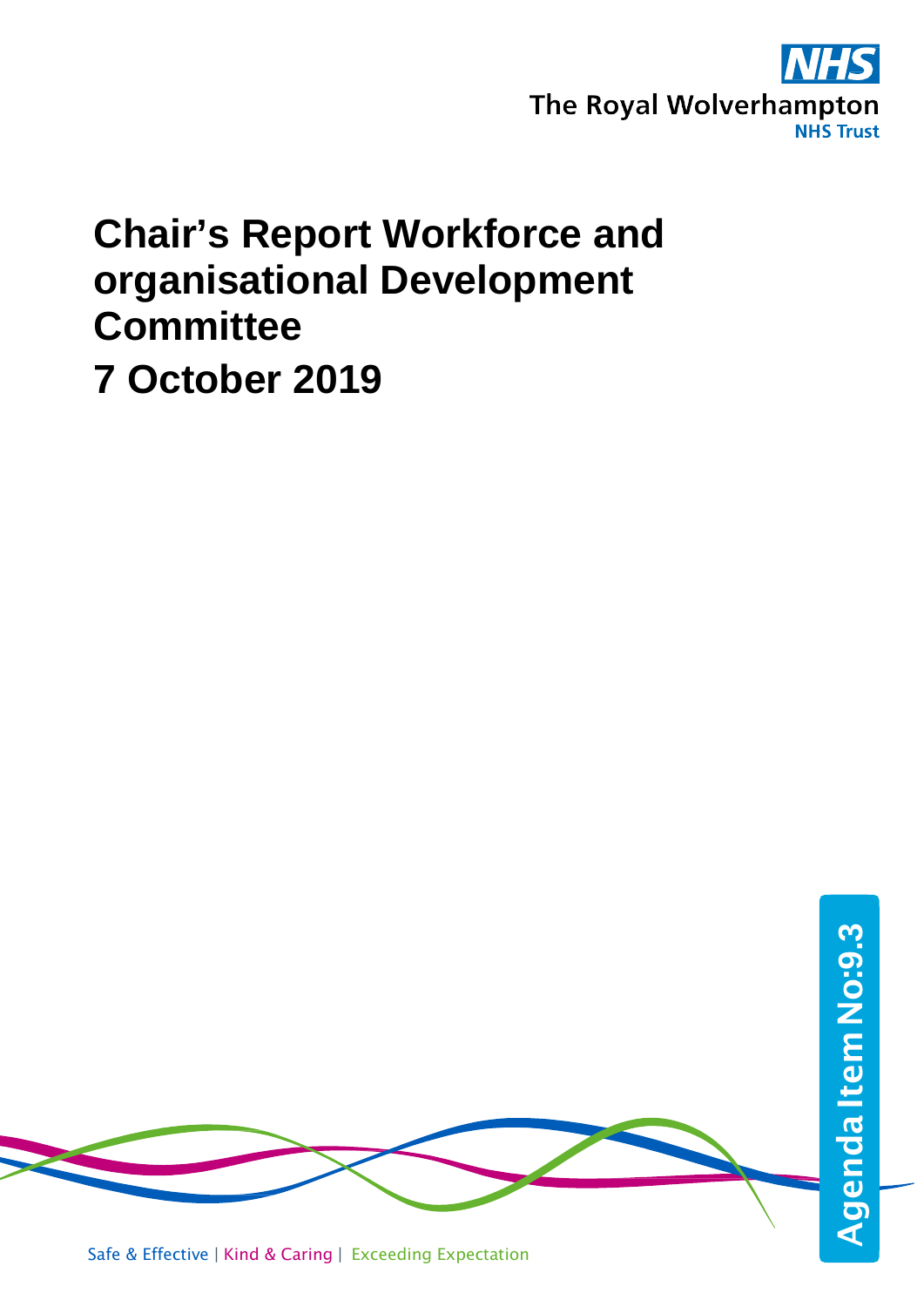The Royal Wolverhampton **NHS**<br>NHS Trust

| <b>WOD CHAIRMAN'S SUMMARY REPORT</b>                           |                                                                                                                                                                                                                                                                                                                                                                                                                                                                                   |  |  |  |  |  |
|----------------------------------------------------------------|-----------------------------------------------------------------------------------------------------------------------------------------------------------------------------------------------------------------------------------------------------------------------------------------------------------------------------------------------------------------------------------------------------------------------------------------------------------------------------------|--|--|--|--|--|
| <b>Meeting Date:</b>                                           | 7 <sup>th</sup> Oct 2019                                                                                                                                                                                                                                                                                                                                                                                                                                                          |  |  |  |  |  |
| Title:                                                         | Workforce & Organisational Development (WOD) Committee - Chairman's Summary<br>Report from 23 <sup>rd</sup> Aug 2019                                                                                                                                                                                                                                                                                                                                                              |  |  |  |  |  |
| <b>Executive</b><br><b>Summary:</b>                            | This report provided a chairman's summary of WOD and the key areas of discussion<br>covered are as follows:<br>Apprenticeships<br>$\bullet$<br>STP Workforce Agenda<br>٠<br>Health & Wellbeing Approach<br>٠<br><b>Annual Equalities Report</b><br>٠<br>Learning Lessons to Improve People Practices<br>$\bullet$<br><b>Staff Engagement/Surveys</b><br>$\bullet$<br><b>Workforce Deployment Systems</b><br>$\bullet$<br><b>HR Training Sessions</b><br><b>Review of BAF Risk</b> |  |  |  |  |  |
| <b>Action</b><br><b>Requested:</b>                             | Receive and note                                                                                                                                                                                                                                                                                                                                                                                                                                                                  |  |  |  |  |  |
| For the attention<br>of the Board                              |                                                                                                                                                                                                                                                                                                                                                                                                                                                                                   |  |  |  |  |  |
| <b>Advise</b>                                                  | Advise                                                                                                                                                                                                                                                                                                                                                                                                                                                                            |  |  |  |  |  |
| <b>Author + Contact</b><br><b>Details:</b>                     | Alan Duffell - Director of Workforce<br>Junior Hemans - Committee Chair                                                                                                                                                                                                                                                                                                                                                                                                           |  |  |  |  |  |
| <b>Links to Trust</b><br><b>Strategic</b><br><b>Objectives</b> | 4. Attract, retain and develop our staff, and improve employee engagement<br>6. Be in the top 25% of all key performance indicators                                                                                                                                                                                                                                                                                                                                               |  |  |  |  |  |
| <b>Resource</b><br><b>Implications:</b>                        | N/A                                                                                                                                                                                                                                                                                                                                                                                                                                                                               |  |  |  |  |  |
| <b>CQC Domains</b>                                             | Well-led: the leadership, management and governance of the organisation make sure it's providing<br>high-quality care that's based around individual needs, that it encourages learning and innovation, and<br>that it promotes an open and fair culture.                                                                                                                                                                                                                         |  |  |  |  |  |
| <b>Equality and</b><br><b>Diversity Impact</b>                 |                                                                                                                                                                                                                                                                                                                                                                                                                                                                                   |  |  |  |  |  |
| <b>Risks: BAF/TRR</b>                                          | SR <sub>1</sub>                                                                                                                                                                                                                                                                                                                                                                                                                                                                   |  |  |  |  |  |
| <b>Risk: Appetite</b>                                          | No change                                                                                                                                                                                                                                                                                                                                                                                                                                                                         |  |  |  |  |  |
| <b>Public or Private:</b>                                      | Public                                                                                                                                                                                                                                                                                                                                                                                                                                                                            |  |  |  |  |  |
| <b>Other formal</b>                                            | <b>Board Committee</b>                                                                                                                                                                                                                                                                                                                                                                                                                                                            |  |  |  |  |  |
| bodies involved:                                               |                                                                                                                                                                                                                                                                                                                                                                                                                                                                                   |  |  |  |  |  |
| <b>References</b>                                              | N/A                                                                                                                                                                                                                                                                                                                                                                                                                                                                               |  |  |  |  |  |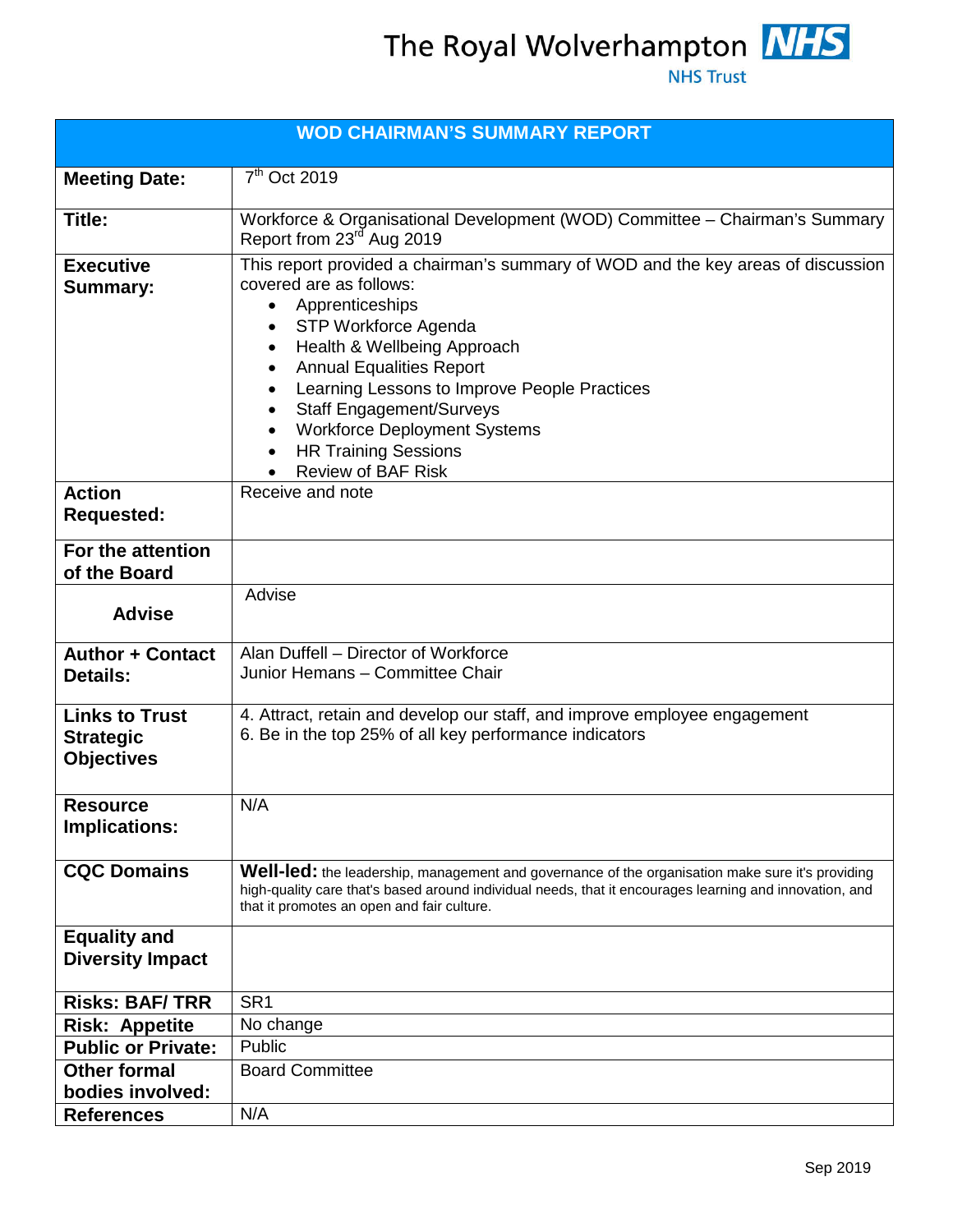

| <b>NHS</b>           | In determining this matter, the Board should have regard to the Core<br>principles contained in the Constitution of:                                                                                                                |  |  |  |  |
|----------------------|-------------------------------------------------------------------------------------------------------------------------------------------------------------------------------------------------------------------------------------|--|--|--|--|
| <b>Constitution:</b> |                                                                                                                                                                                                                                     |  |  |  |  |
|                      | Equality of treatment and access to services<br>High standards of excellence and professionalism<br>Service user preferences<br>Cross community working<br><b>Best Value</b><br>Accountability through local influence and scrutiny |  |  |  |  |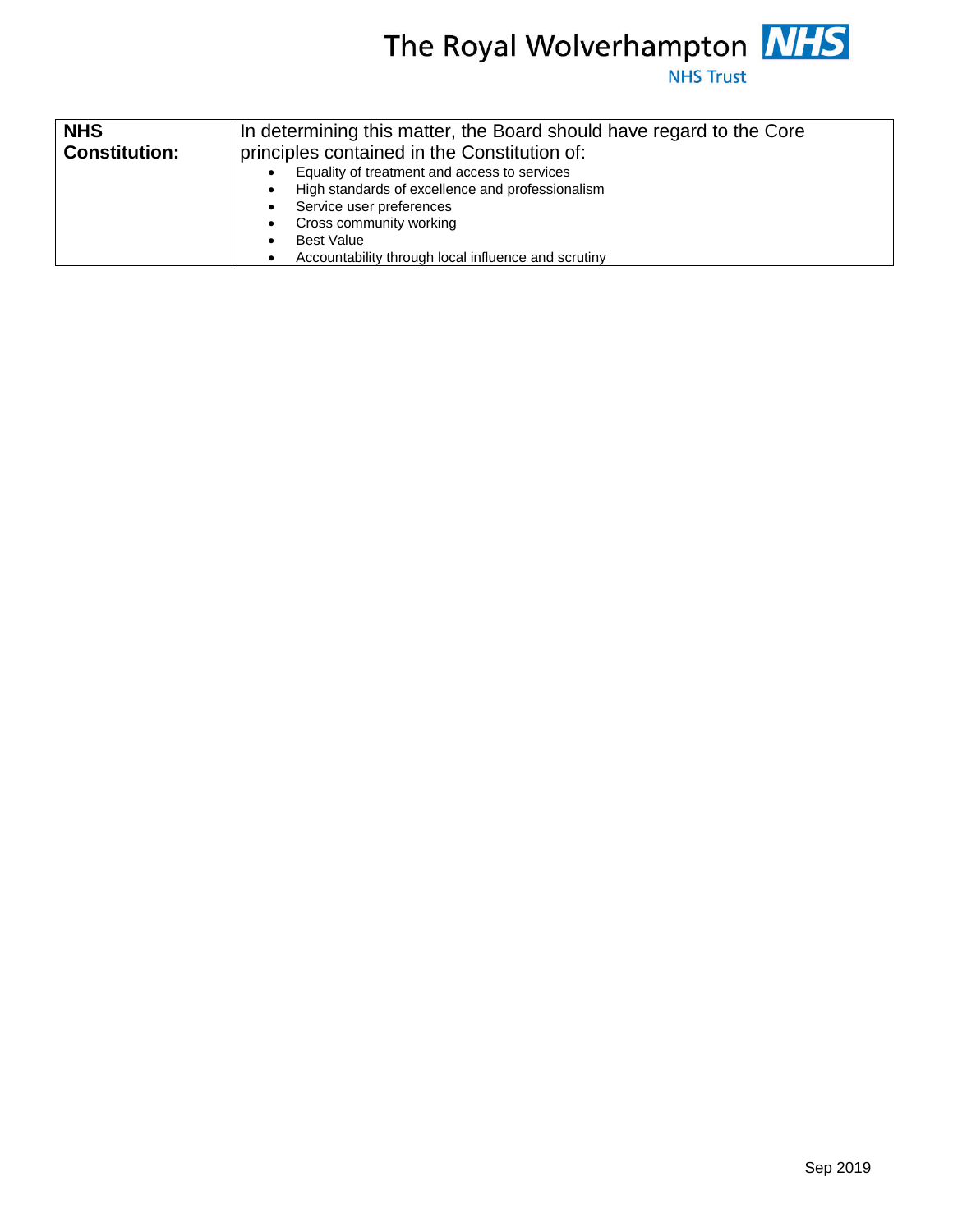

## **Workforce & OD Committee – 23 August 2019 Summary Report**

| <b>Assurance level</b> | Color to use in 'Assurance level*' column below                                                                                                                                                                                           |
|------------------------|-------------------------------------------------------------------------------------------------------------------------------------------------------------------------------------------------------------------------------------------|
| Not assured            | Red - there are significant gaps in assurance and we are not assured as to the<br>adequacy of current action plans<br>If red, commentary is needed in "Next Actions" to indicate what further is steps<br>are required to address the gap |
| Partially assured      | Amber - there are gaps in assurance but we are assured appropriate action<br>plans are in place to address these                                                                                                                          |
| Assured                | Green - there are no gaps in assurance                                                                                                                                                                                                    |

| <b>Key issue</b>                   | <b>Assurance</b><br>level* | <b>Committee update</b>                                                                                                                                                                         | <b>Next action(s)</b>                                                                                                                                                                                                                                                                                          | <b>Timescale</b>                            |
|------------------------------------|----------------------------|-------------------------------------------------------------------------------------------------------------------------------------------------------------------------------------------------|----------------------------------------------------------------------------------------------------------------------------------------------------------------------------------------------------------------------------------------------------------------------------------------------------------------|---------------------------------------------|
| Apprenticeships                    | <b>Amber</b>               | As part of the Executive<br>Workforce Report, the<br>committee discussed at<br>length the progress being<br>made with regards to<br>apprentices and any<br>additional areas for<br>improvement. | It was agreed for the<br>next WOD to<br>understand:<br>How<br>$\bullet$<br>apprenticeships<br>are being<br>promoted<br>Clarify if leadership<br>$\bullet$<br>programmes were<br>included within the<br>data<br>The position in<br>$\bullet$<br>relation to<br>achievement of<br>targets and attrition<br>rates | Oct 2019                                    |
| <b>STP Workforce</b><br>Agenda     | Green                      | The committee was<br>provided with a high level<br>outline of the key<br>objectives/focus of the<br>workforce agenda from<br>an STP perspective.                                                |                                                                                                                                                                                                                                                                                                                |                                             |
| Health & Wellbeing<br>Approach     | Green                      | The H&WB approach<br>was discussed and<br>supported                                                                                                                                             | It was agreed to bring<br>back to WOD both an<br>interim and full year<br>progress report.                                                                                                                                                                                                                     | Feb 2020<br>(interim)<br>Aug 2020<br>(full) |
| <b>Annual Equalities</b><br>Report | <b>Amber</b>               | The committee<br>considered the report,<br>however recognising that<br>it was not at the final<br>draft stage it was agreed<br>to circulate to members                                          | Circulate to WOD for<br>final comments before<br>publication                                                                                                                                                                                                                                                   | Sep 2019                                    |